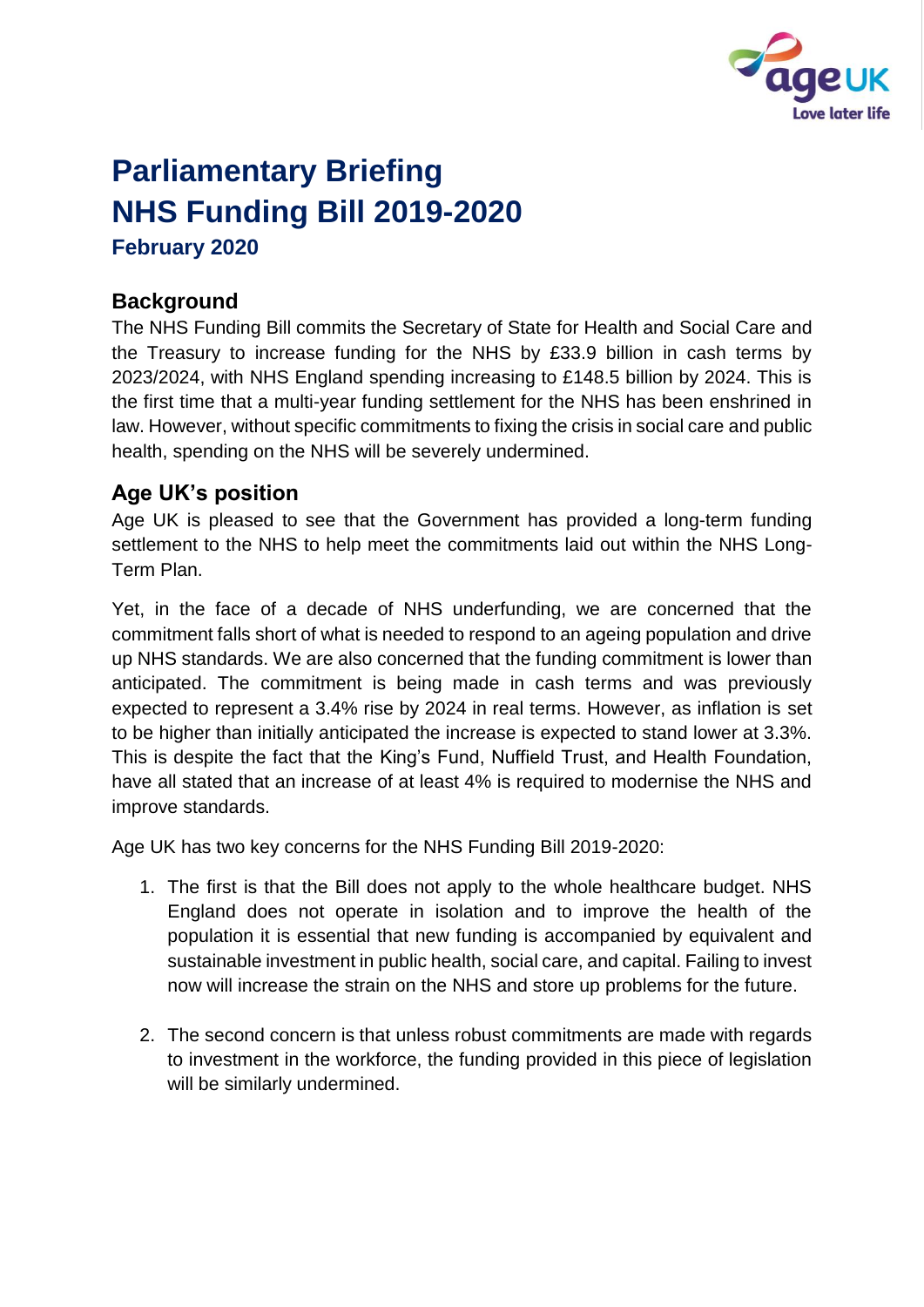

#### **1. Prevention is better than cure**

When it comes to improving population health, prevention is better than cure. Analysis by the Centre for Health Economics has found that spending on the Public Health Grant is up to four-times more cost effective than spending on the NHS. By investing in preventative services it is possible to decrease incidences of many common conditions which impact people in later life and reduce the burden on the NHS.

The broken social care system harms everyone, not just those with an unmet social care need. Delayed discharges from hospital due to a lack of social care costs our NHS an eye-watering £500 every minute. To help the NHS, the government must secure the immediate future of care by investing in the broken system to shore it up, and setting out a long term and sustainable solution.

- Falls account for the largest cause of hospital admission for older people, with nearly 1,000 older people admitted daily at an annual cost to the NHS of £2.3 billion. Yet falls prevention programmes can cut down hospital admissions caused by falls by a third and produce a financial return on investment of £3 for every £1 spent.
- There are also over 1.4 million older people in England experiencing loneliness, which has been shown to have the same impact on health as smoking 15 cigarettes a day. However, services such as befriending, and breaking down barriers to participation, such as poor transport and digital exclusion, can help to reduce loneliness.
- People who quit smoking after the age of 65 benefit from increased lifeexpectancy of 2-4 years, yet since 2014/15 funding for smoking cessation and tobacco control services has reduced by £85.1 million.

## **Snap Shot: Local authority funding for public health**

Despite the importance of prevention, funding to local authorities for the Public Health Grant has been cut by £700 million in real teams between 2015/16 and 2019/20, putting essential services for older people at risk. Areas with the greatest need have been the worst hit. Cuts to the Public Health Grant have been six times larger in the poorest areas than in the wealthiest. Meanwhile, the most 10 deprived areas (out of 152) have shouldered 15% of the reductions to the Public Health Grant. These cuts risk exacerbating the difference in healthy life expectancy between people living in the most affluent and deprived areas, which already stands at 19 years. They also place the Government's Grand Challenge on Healthy Ageing, which aims to improve healthy life expectancy by five years and reduce health inequalities, at significant risk.